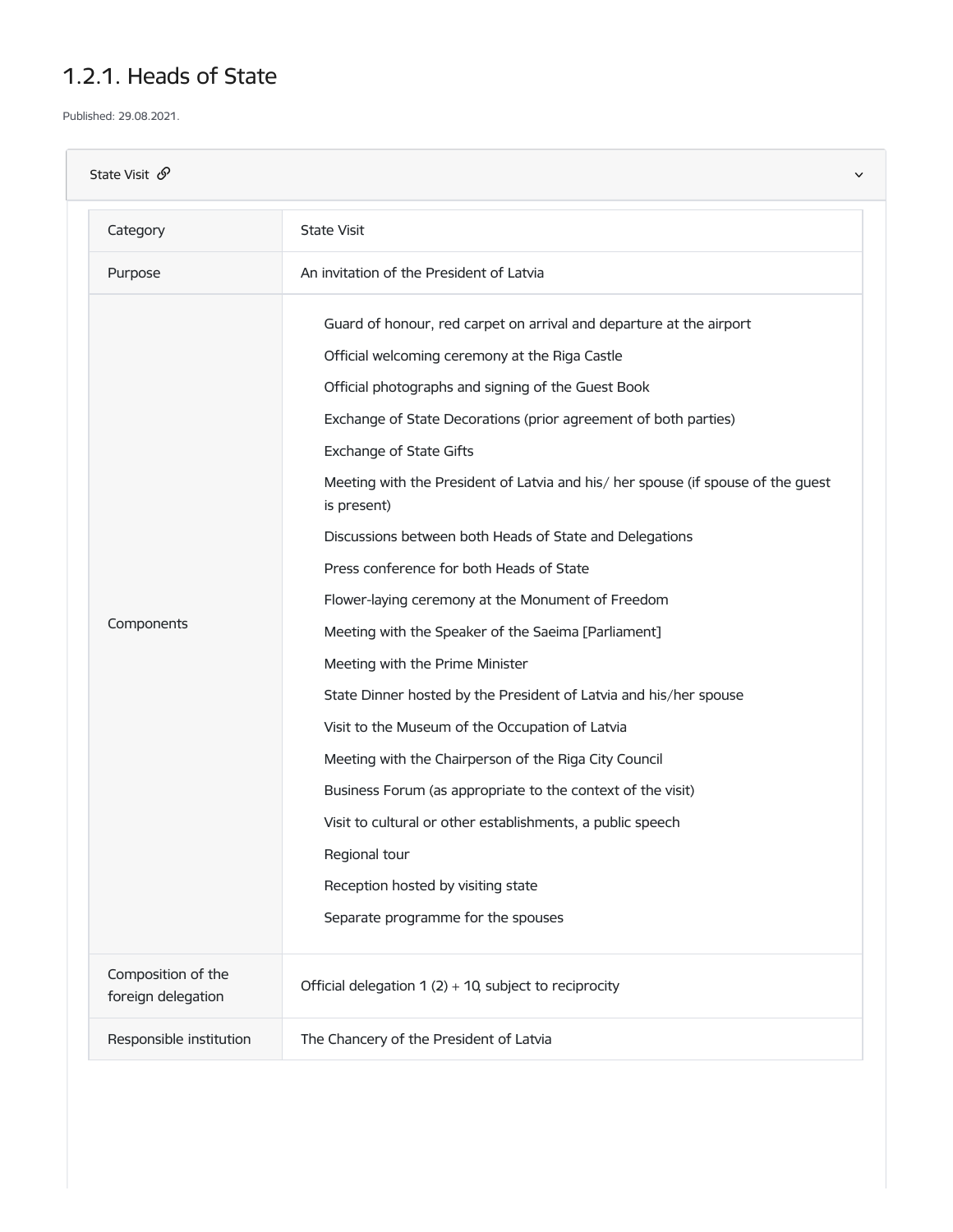| Financing                                                       | The costs for the official delegation - (Airport VIP lounge, hotel, official meals,<br>transport and interpreter services) are covered by the Latvian side, following the<br>principle of reciprocity<br>Depending on the context of the visit additional expenses may be permitted,<br>which are to be covered by the Latvian side<br>Other expenses are to be covered by the visiting state                                                                                                                                                                                                                                                                                                                                                |
|-----------------------------------------------------------------|----------------------------------------------------------------------------------------------------------------------------------------------------------------------------------------------------------------------------------------------------------------------------------------------------------------------------------------------------------------------------------------------------------------------------------------------------------------------------------------------------------------------------------------------------------------------------------------------------------------------------------------------------------------------------------------------------------------------------------------------|
| The Latvian welcome<br>and farewell party at<br>the airport     | The Ambassador Extraordinary and Plenipotentiary of Latvia to the state<br>concerned<br>The Ambassador Extraordinary and Plenipotentiary of the state concerned to<br>Latvia<br>The Head of the State Protocol<br>An Officer from the President's Protocol Division                                                                                                                                                                                                                                                                                                                                                                                                                                                                          |
| The Latvian welcome<br>and farewell party at<br>the Riga Castle | The President of Latvia and his/her spouse<br>The Speaker of the Saeima<br>The Prime Minister<br>The Minister of Foreign Affairs<br>The Dean of the Foreign Diplomatic Corps resident in Latvia<br>Appropriate ministers and other officials who participate in discussions and are<br>included in the official delegation of the welcoming state<br>The Ambassador Extraordinary and Plenipotentiary of Latvia to the state<br>concerned<br>The Ambassador Extraordinary and Plenipotentiary of the state concerned to<br>Latvia<br>The Commander of the National Armed Forces<br>The Head of the President's Chancery<br>The Chairperson of the Riga City Council<br>The Head of the State Protocol<br>Advisors to the President of Latvia |
| Security                                                        | Military police, the Security Service of the President of Latvia                                                                                                                                                                                                                                                                                                                                                                                                                                                                                                                                                                                                                                                                             |

| Official Visit $\mathcal{S}$ |                                          | $\checkmark$ |
|------------------------------|------------------------------------------|--------------|
| Category                     | <b>Official Visit</b>                    |              |
| Purpose                      | An invitation of the President of Latvia |              |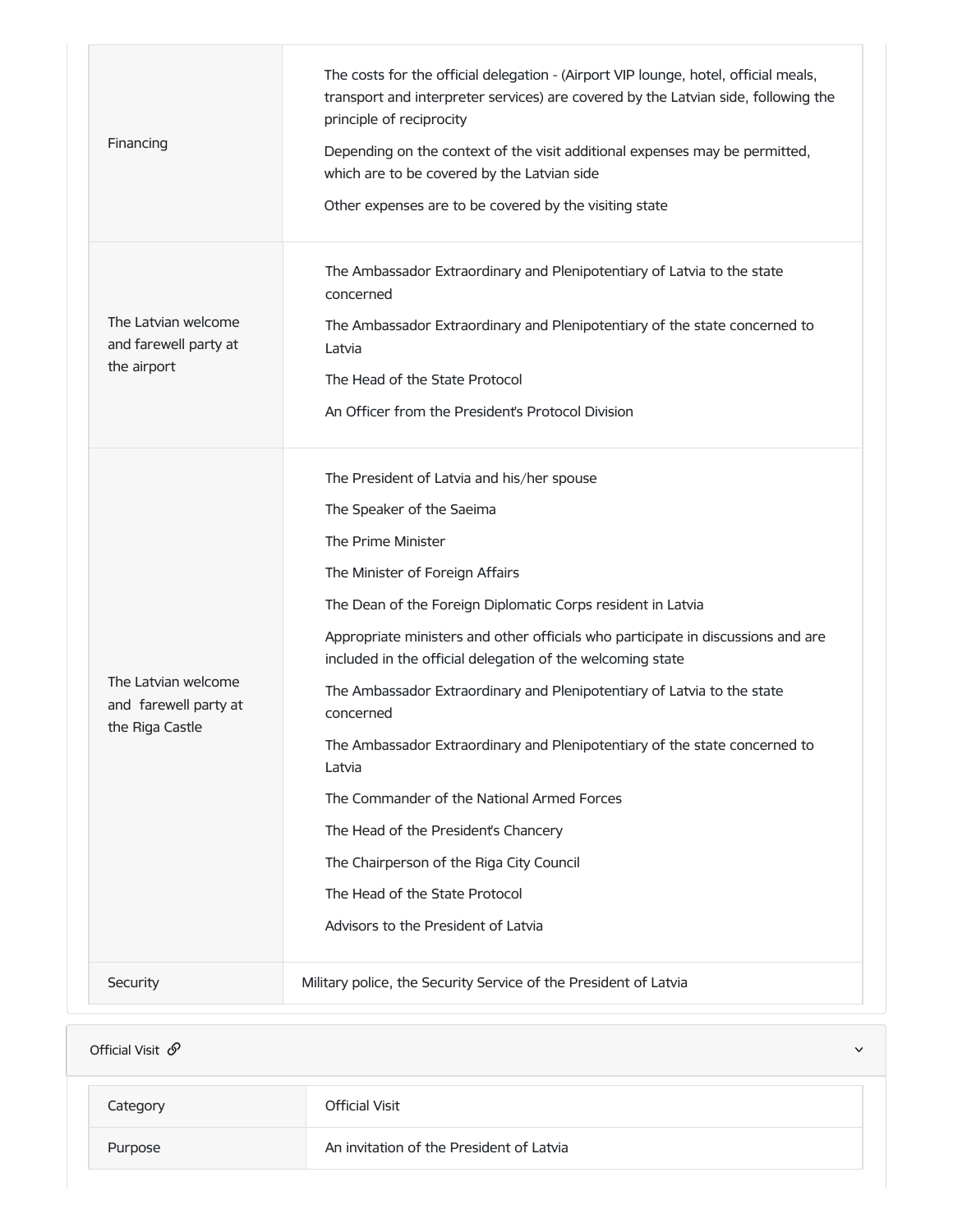|                                                          | Guard of honour, red carpet upon arrival and departure at the airport                                                                                                                                                                                                                                                                                                                    |
|----------------------------------------------------------|------------------------------------------------------------------------------------------------------------------------------------------------------------------------------------------------------------------------------------------------------------------------------------------------------------------------------------------------------------------------------------------|
|                                                          | Official welcoming ceremony at the Riga Castle                                                                                                                                                                                                                                                                                                                                           |
|                                                          | Official photographs and signing of the Guest Book                                                                                                                                                                                                                                                                                                                                       |
|                                                          | <b>Exchange of Official Gifts</b>                                                                                                                                                                                                                                                                                                                                                        |
|                                                          | Meeting with the President of Latvia and his/her spouse                                                                                                                                                                                                                                                                                                                                  |
|                                                          | Discussion between both Heads of States and Delegations                                                                                                                                                                                                                                                                                                                                  |
|                                                          | Press conference for both Heads of States                                                                                                                                                                                                                                                                                                                                                |
| Components                                               | Official flower laying ceremony at the Monument of Freedom                                                                                                                                                                                                                                                                                                                               |
|                                                          | Meeting with the Chairperson of the Saeima                                                                                                                                                                                                                                                                                                                                               |
|                                                          | Meeting with the Prime Minister                                                                                                                                                                                                                                                                                                                                                          |
|                                                          | Business Forum (as appropriate to the context of the visit)                                                                                                                                                                                                                                                                                                                              |
|                                                          | Other meetings at the suggestion of the Latvian side or upon request of the<br>visiting state                                                                                                                                                                                                                                                                                            |
|                                                          | Official luncheon/ dinner hosted by the President of Latvia and his/her<br>spouse                                                                                                                                                                                                                                                                                                        |
|                                                          | Separate programme for the spouses possible                                                                                                                                                                                                                                                                                                                                              |
| Composition of the foreign                               |                                                                                                                                                                                                                                                                                                                                                                                          |
| delegation                                               | Official delegation $1(2) + 10$ , subject to reciprocity                                                                                                                                                                                                                                                                                                                                 |
| Responsible institution                                  | The Chancery of the President of Latvia                                                                                                                                                                                                                                                                                                                                                  |
| Financing                                                | The costs for the official delegation - (Airport VIP lounge, hotel, official meals,<br>transport and interpreter services) are covered by the Latvian side, following<br>the principle of reciprocity<br>Depending on the context of the visit additional expenses may be permitted,<br>which are covered by the Latvian side. Other expenses are to be covered by<br>the visiting state |
|                                                          | The Ambassador Extraordinary and Plenipotentiary of Latvia to the state<br>concerned                                                                                                                                                                                                                                                                                                     |
| The Latvian welcome and<br>farewell party at the airport | The Ambassador Extraordinary and Plenipotentiary of the state concerned to<br>Latvia                                                                                                                                                                                                                                                                                                     |
|                                                          | The Head of the State Protocol                                                                                                                                                                                                                                                                                                                                                           |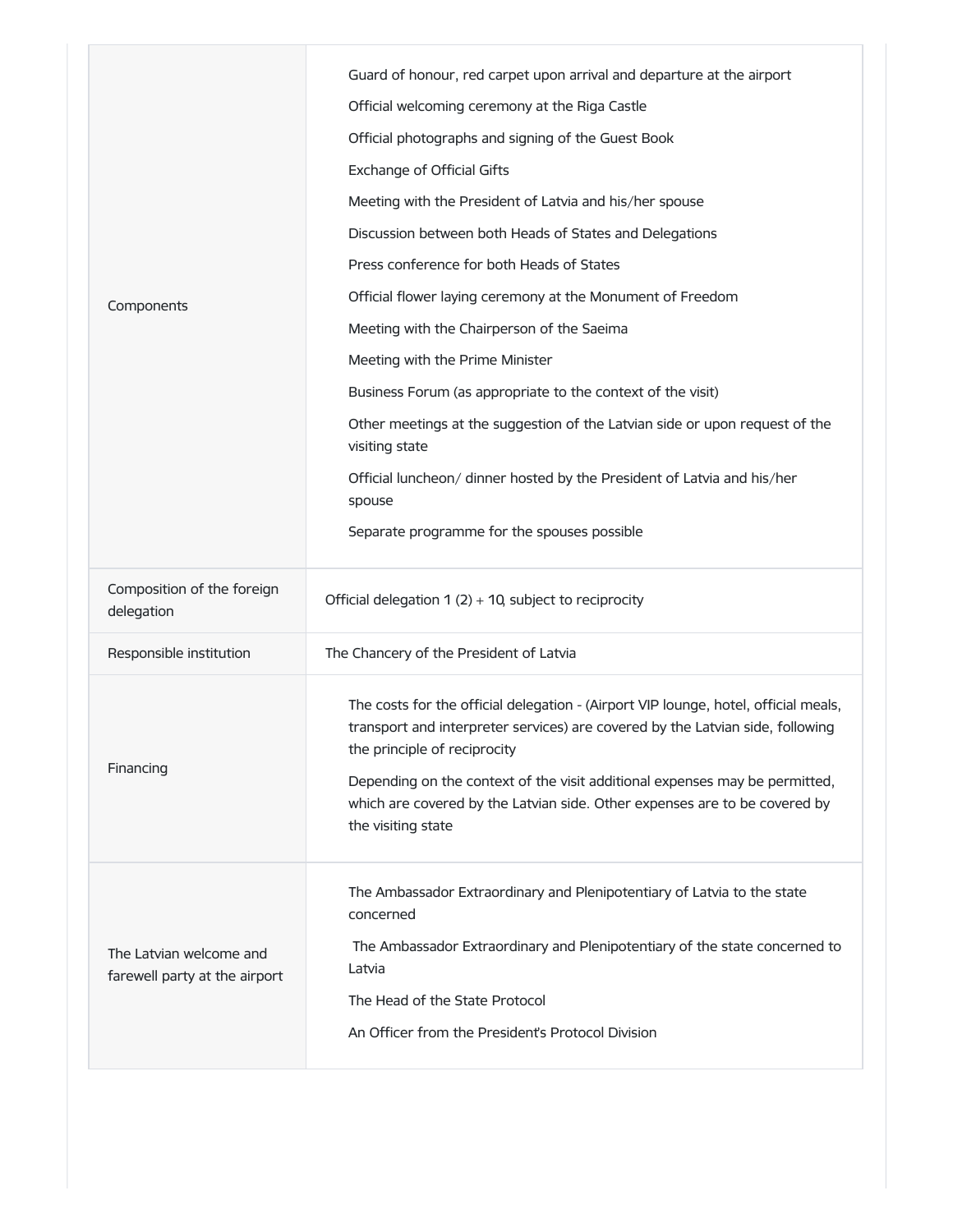| The Latvian party at the<br>official welcome ceremony<br>at the Riga Castle | The President of Latvia and his/her spouse<br>The Speaker of the Saeima<br>The Prime Minister<br>The Minister of Foreign Affairs<br>The Dean of the Foreign Diplomatic Corps resident in Latvia<br>Appropriate ministers and other officials who participate in the discussions<br>and are included in the official welcome party<br>The Ambassador Extraordinary and Plenipotentiary of Latvia to the foreign<br>state concerned<br>The Commander of the National Armed Forces<br>The Head of the President's Chancery<br>The Chairperson of the Riga City Council<br>The Head of the State Protocol<br>Advisors to the President of Latvia |
|-----------------------------------------------------------------------------|----------------------------------------------------------------------------------------------------------------------------------------------------------------------------------------------------------------------------------------------------------------------------------------------------------------------------------------------------------------------------------------------------------------------------------------------------------------------------------------------------------------------------------------------------------------------------------------------------------------------------------------------|
| Security                                                                    | Military police, the Security Service of the President of Latvia                                                                                                                                                                                                                                                                                                                                                                                                                                                                                                                                                                             |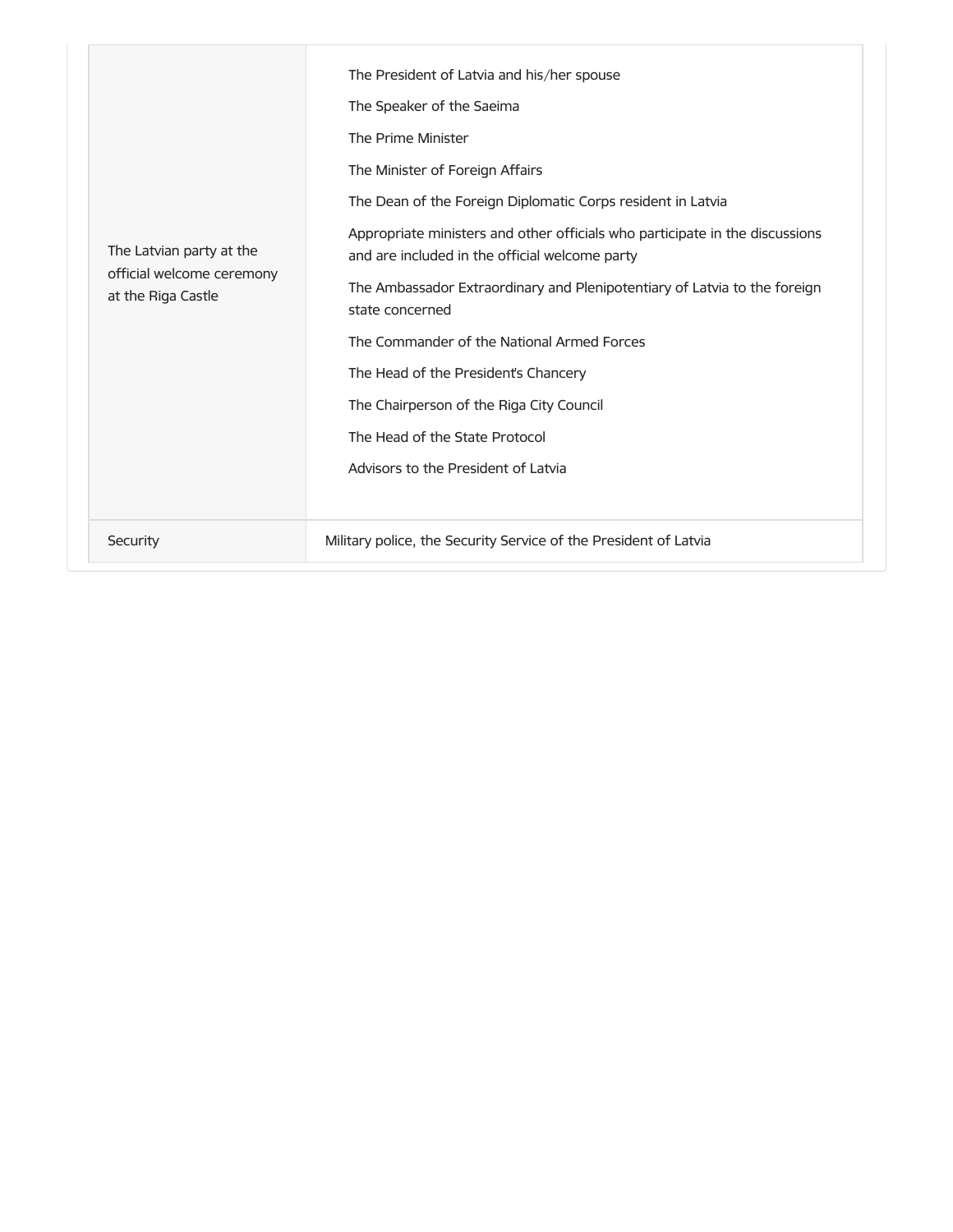| Working Visit $\mathcal{O}$                                 | $\checkmark$                                                                                                                                                                                                                                                                                                                                                                                                                                       |
|-------------------------------------------------------------|----------------------------------------------------------------------------------------------------------------------------------------------------------------------------------------------------------------------------------------------------------------------------------------------------------------------------------------------------------------------------------------------------------------------------------------------------|
| Category                                                    | <b>Working Visit</b>                                                                                                                                                                                                                                                                                                                                                                                                                               |
| Purpose                                                     | An invitation of the President of Latvia or initiative of the visiting state, as well as for<br>a particular occasion (conference, presentation, commemoration event, etc)                                                                                                                                                                                                                                                                         |
| Components                                                  | Meeting with the President of Latvia<br>Other meetings at the suggestion of the Latvian side or at the request of the<br>visiting state<br>Individual event (conference, presentation, commemoration ceremony etc.)<br>The exchange of gifts is not provided (with exception of the request of the<br>visiting country, tradition of the state concerned, or a part of the context of the<br>visit)<br>Separate programme for the spouses possible |
| Composition of the<br>foreign delegation                    | Official delegation $1(2) + 3$ , subject to reciprocity                                                                                                                                                                                                                                                                                                                                                                                            |
| Responsible institution                                     | The Chancery of the President of Latvia<br>Depending on the content of the visit or the specific event, a particular<br>organiser in charge of the visit or event concerned                                                                                                                                                                                                                                                                        |
| Financing                                                   | On the principle of reciprocity or at the expense of the visiting state<br>Hotel, Airport VIP lounge, transport for the delegation within the format 1 (2) $+$<br>3 is covered by the Latvian side                                                                                                                                                                                                                                                 |
| The Latvian welcome and<br>farewell party at the<br>airport | The Ambassador Extraordinary and Plenipotentiary of Latvia to the state<br>concerned<br>The Head of the State Protocol<br>An Officer from the President's Protocol Division                                                                                                                                                                                                                                                                        |
| Security                                                    | Military police, the Security Service of the President of Latvia                                                                                                                                                                                                                                                                                                                                                                                   |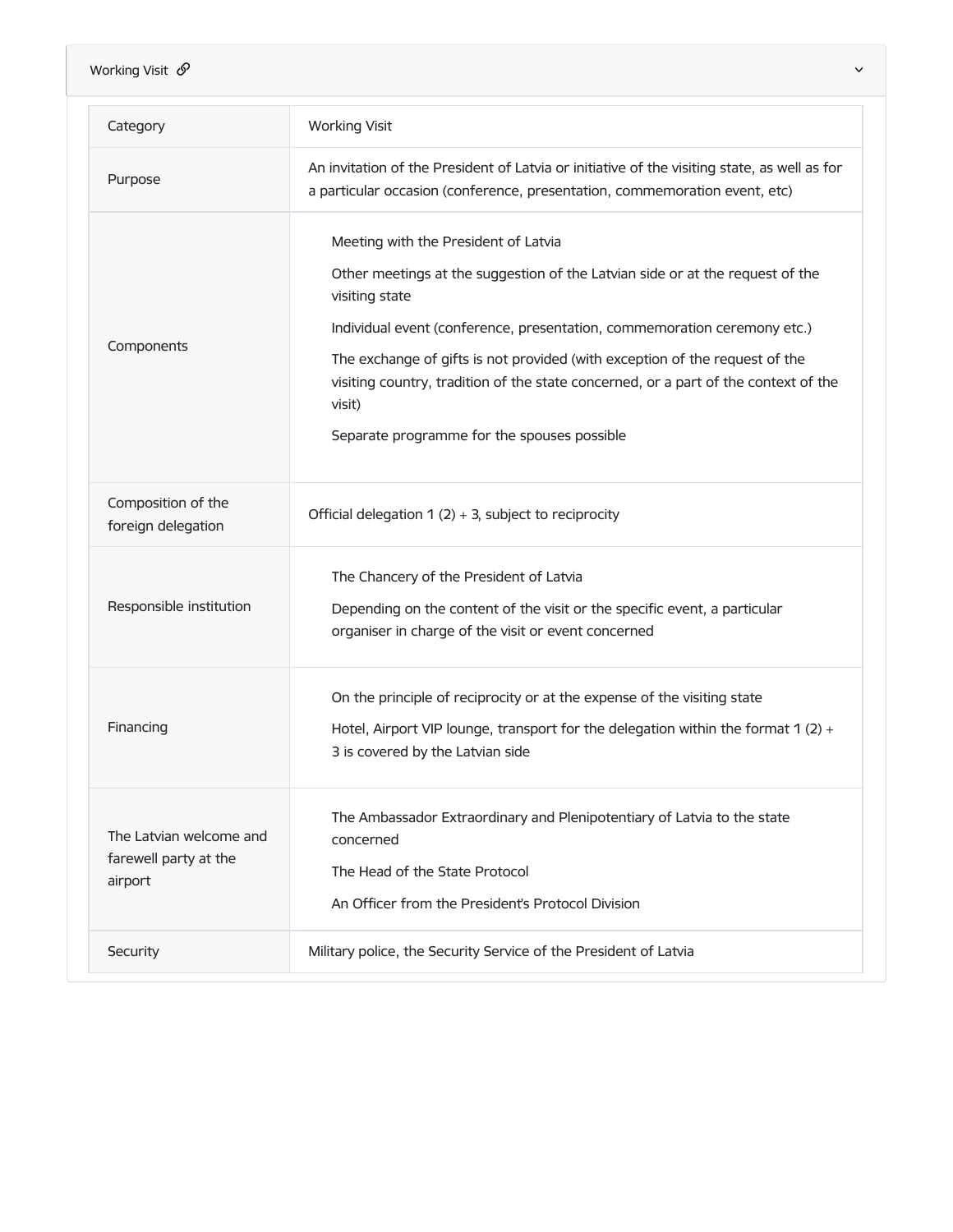| Private Visit $\mathcal{P}$                              | $\checkmark$                                                                                                                                                          |
|----------------------------------------------------------|-----------------------------------------------------------------------------------------------------------------------------------------------------------------------|
| Category                                                 | <b>Private Visit</b>                                                                                                                                                  |
| Purpose                                                  | An invitation of the Latvian side or initiative of the visiting state                                                                                                 |
| Components                                               | According to the purpose of the visit                                                                                                                                 |
| Composition of the foreign<br>delegation                 | As determined by the visiting state                                                                                                                                   |
| Responsible institution                                  | The Chancery of the President of Latvia, the Embassy of the foreign state<br>concerned                                                                                |
| Financing                                                | Expenses of the Airport VIP lounge (for the Head of State and his/her<br>spouse) is covered by the Latvian side<br>Other expenses to be covered by the visiting state |
| The Latvian welcome and farewell<br>party at the airport | An Officer from the President's Protocol Division                                                                                                                     |
| Security                                                 | Military police, the Security Service of the President of Latvia                                                                                                      |

## **Transit Visit**  $\mathscr{P}$

| Category                                                 | <b>Transit Visit</b>                                                                                                                                                   |
|----------------------------------------------------------|------------------------------------------------------------------------------------------------------------------------------------------------------------------------|
| Purpose                                                  | Initiative of the state concerned                                                                                                                                      |
| Components                                               | As determined by the state concerned                                                                                                                                   |
| Composition of the foreign<br>delegation                 | As determined by the state concerned                                                                                                                                   |
| Responsible institution                                  | The Chancery of the President of Latvia, the Embassy of the foreign state<br>concerned                                                                                 |
| Financing                                                | Expenses of the Airport VIP lounge (for the Head of State and<br>his/her spouse) is covered by the Latvian side<br>Other expenses to be covered by the state concerned |
| The Latvian welcome and farewell<br>party at the airport | An Officer from the President's Protocol Division                                                                                                                      |
| Security                                                 | Military police, the Security Service of the President of Latvia                                                                                                       |